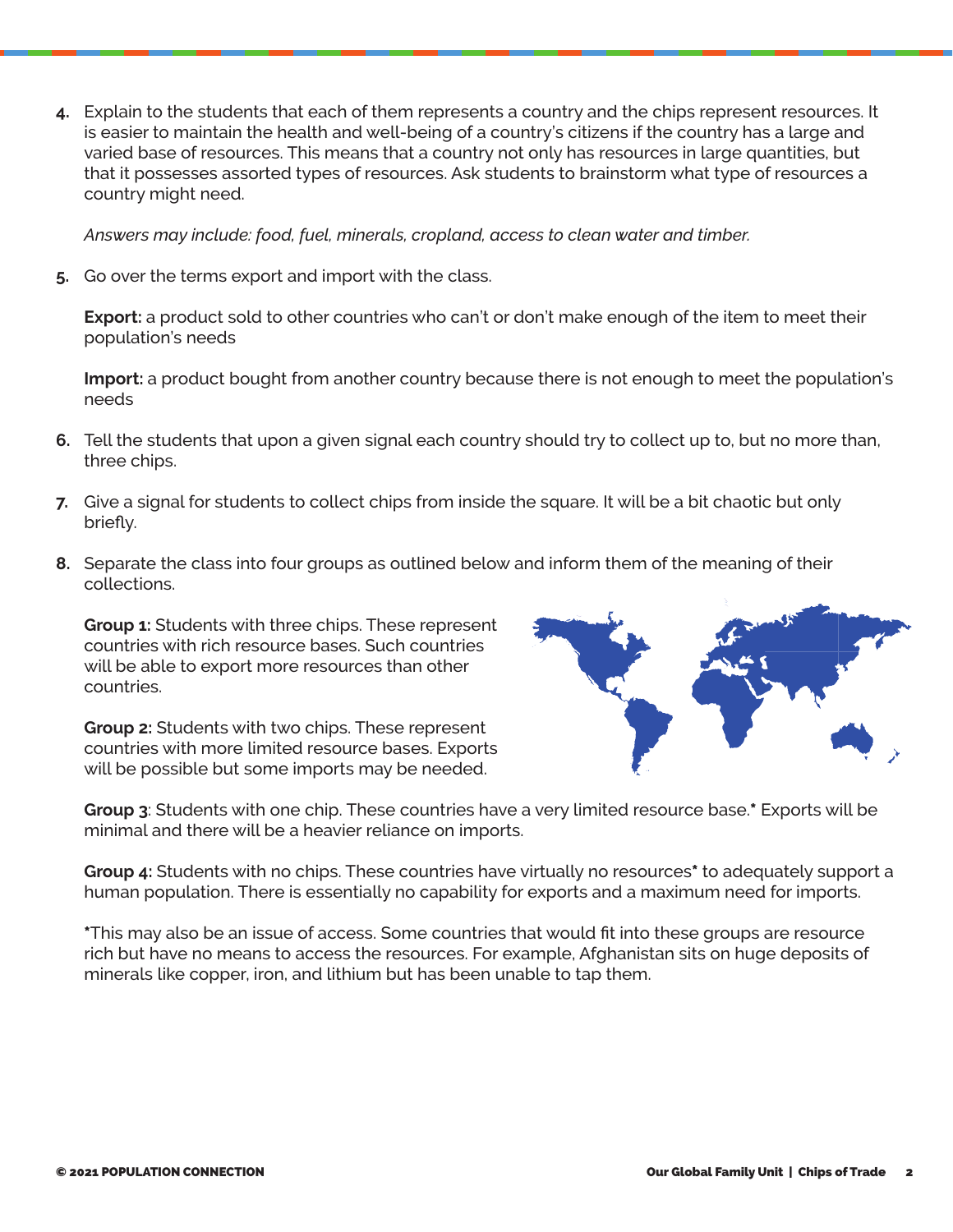**2.** Have students imagine that each chip color represents a different kind of resource. Does each country have a large and well-balanced resource base (three chips of three different colors)?

a. If you don't have a well-balanced resource base, what could you do to improve your situation?

*You could trade with other countries to get the resources you need.*

b. How does Group 1's ability to export resources affect their wealth and well-being?

*With more to export, Group 1 is able to bring in more revenue for the country and have more purchasing power for goods they want to import from other countries.*

c. How does Group 4's dependence on the resources of other countries affect their wealth and well-being?

*With fewer resources to sell, Group 4 brings in little revenue in which to purchase goods from other countries. This increases the cycle of poverty.*

**3.** Based on the resources you have, would you like to see your country's population increase, decrease, or stay the same? Why?

*Answers will vary. Countries with a lot of resources might feel they are able to support a population increase, while countries with fewer resources may prefer for their population to stay stable or decrease.* 

**4.** As a country's leader, how does knowing the population of your country help you plan for the future? Consider what would happen if your population became much bigger. Much smaller?

*If your population becomes larger, you might need to import more goods to provide for the needs of more people. If your population shrinks, it may be challenging to create enough goods to export, especially if there is a shrinking labor pool.* 

### PART 2: WHAT'S A COUNTRY WORTH? PROCEDURE

**1.** The chart on page 6 provides four countries as examples that would fall into each group. Share the chart with your class by projecting it or making photocopies.

**Note**: You may notice that in Canada, several exports and imports are the same (crude and refined petroleum). The [Canada Energy Regulator](https://www.cer-rec.gc.ca/en/data-analysis/energy-markets/market-snapshots/2021/market-snapshot-crude-oil-imports-decreased-in-2020-and-so-did-the-cost.html) provides the following explanation: "Canada is a net exporter of crude oil, meaning it exports more than it imports each year. While Canada produces more oil than required to meet its domestic refining needs, some refineries import crude oil for a variety of reasons, such as lack of pipeline access to domestic supplies, specific feedstock requirements for their refinery, or for economic reasons."

**2.** Go over the Discussion Questions as a class.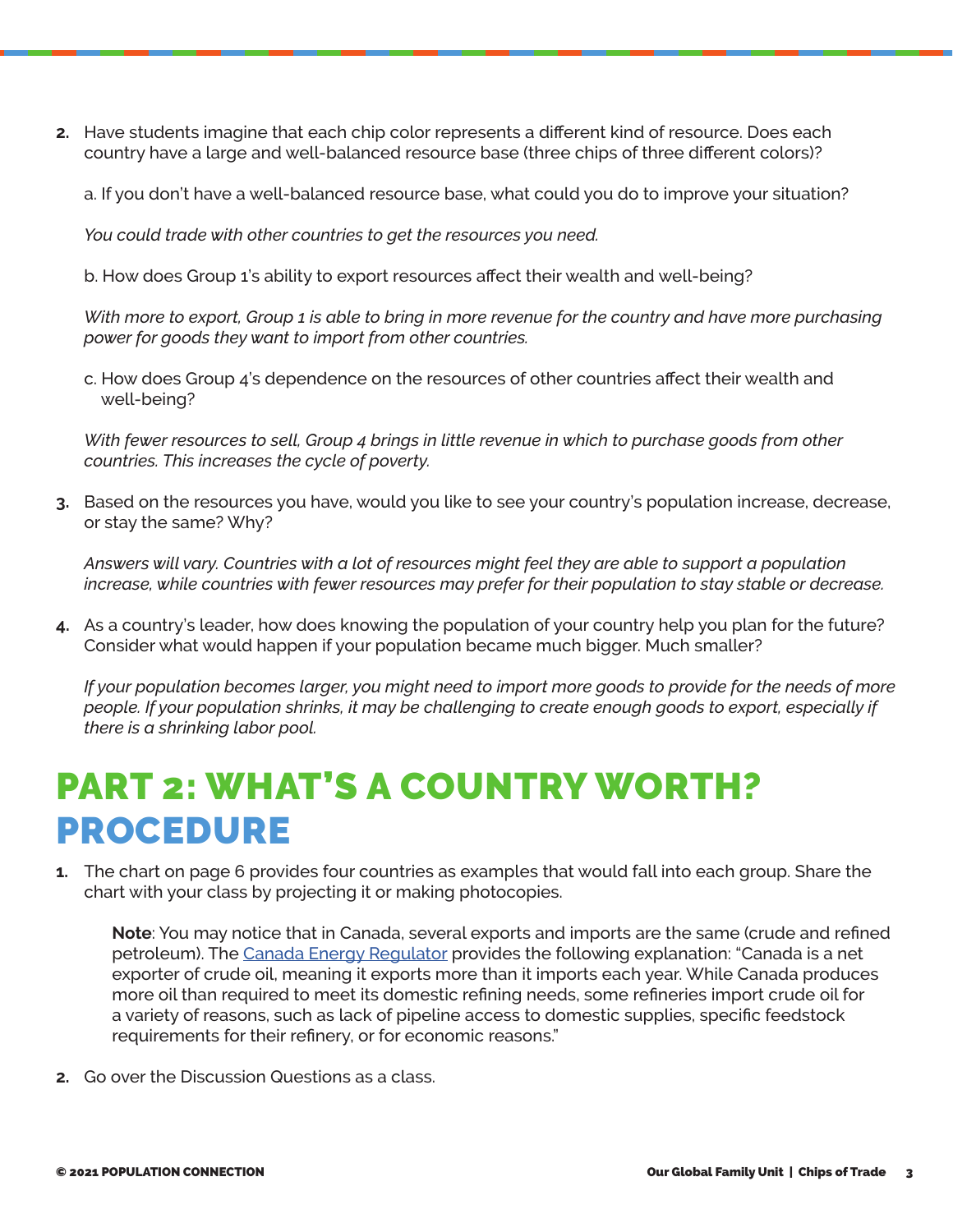### DISCUSSION QUESTIONS

**1.** You'll notice that Canada and Colombia export approximately the same amount as they import. However, this isn't the case with Nepal and Burundi. How can a country afford to import more than it exports?

*The country may borrow money from other countries in order to purchase the items they need but potentially leaving them with large amounts of debt. The government of a country could raise funds from the citizens through various taxes.*

**2.** What appears to be the relationship between a country's ranking in exports with their ranking in imports?

*A country that exports a lot has the financial resources to import a lot of goods, so their ranking is high for both. Similarly, the lower a country's ranking as an exporter, the fewer dollars available to import goods.*

**3.** There is a large difference among the worth of each country's exports. Ask the students to calculate the amount of exports per capita for each country.

*Canada: \$12,495; Colombia: \$769; Nepal: \$59; Burundi: \$24*

**4.** How is the per capita share of exports impacted by the size of the country's population?

*The larger the population, the smaller the share per person.* 

**5.** How might the population growth rate affect a country's resources?

*The higher the rate of population growth, the fewer resources there are to go around. More resources need to be mined/produced/grown in order to provide for more people. The amount of non-renewable resources will decrease as more people are using them. Some people may go hungry/thirsty, lack shelter, etc. if there aren't enough resources to support the additional people.*

**6.** Aside from natural resources or manufactured goods to export, what other economic assets could provide a country with the purchasing power to import needed goods?

*Answers may include tourism (for recreation and natural beauty) and services like banking. For example, The Cayman Islands is a thriving financial center and tourist destination, but must import 90 percent of its goods.*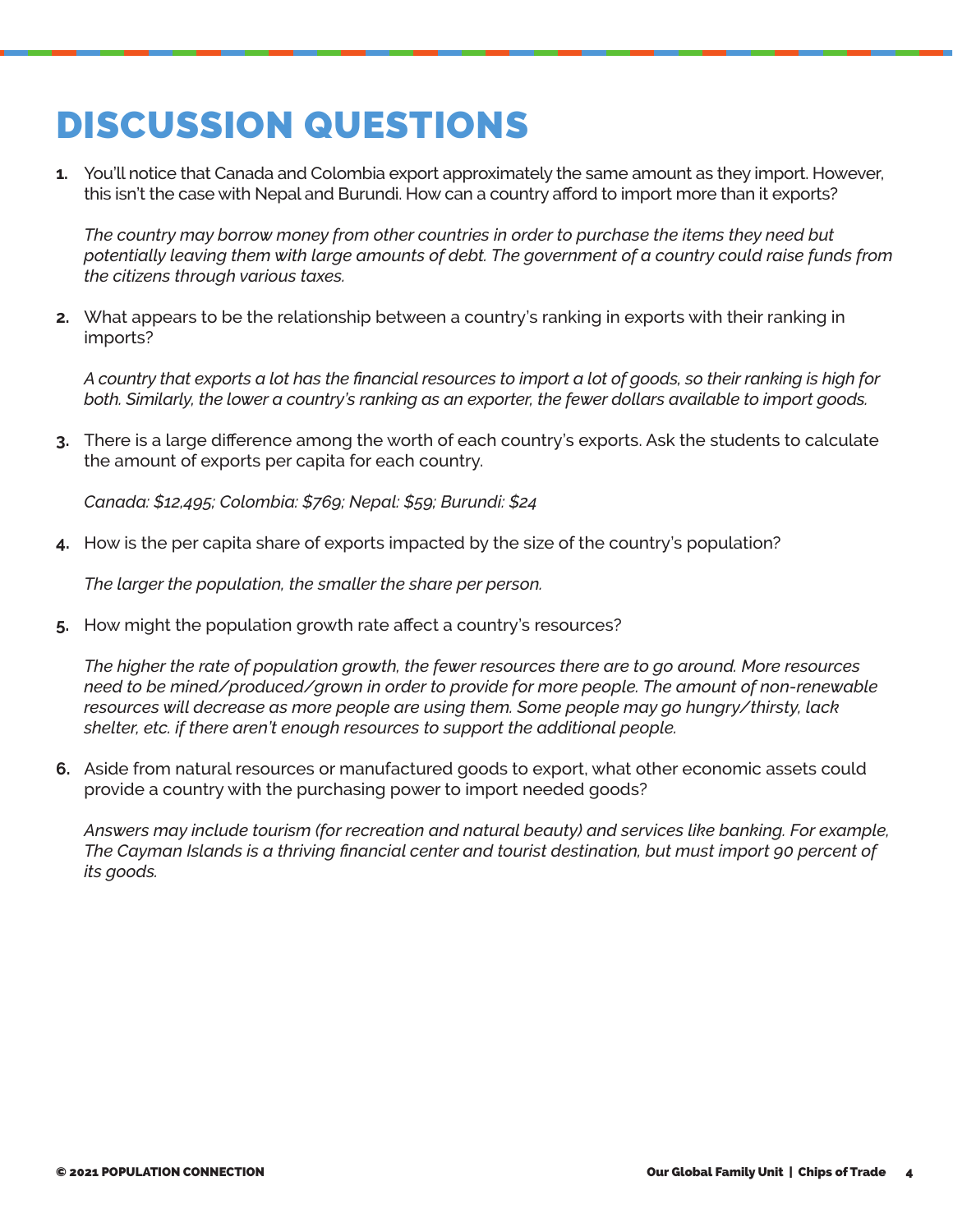# ASSESSMENT

Provide students with the following information on Nigeria (and show them Nigeria's location on a world map or globe). Students write a paragraph analyzing possible economic prospects for Nigeria based on this data for expected population growth and resources for trade.

| <b>Nigeria</b>                    |                                                                                 |  |  |  |
|-----------------------------------|---------------------------------------------------------------------------------|--|--|--|
| Population (2021)                 | 211 million                                                                     |  |  |  |
| <b>Growth Rate</b>                | 2.5%                                                                            |  |  |  |
| Expected population in 2035       | 295 million                                                                     |  |  |  |
| Main Exports                      | Crude petroleum, natural gas, scrap vessels, flexible metal tubing, cocoa beans |  |  |  |
| Total worth of exports (USD)      | \$40 billion                                                                    |  |  |  |
| Per capita share of exports (USD) | \$189                                                                           |  |  |  |
| World Ranking for Exports         | 63 <sup>rd</sup>                                                                |  |  |  |
| Main imports                      | Refined petroleum, cars, wheat, laboratory glassware, packaged medicines        |  |  |  |
| Total worth of imports (USD)      | \$72 billion                                                                    |  |  |  |
| World Ranking for Imports         | 48 <sup>th</sup>                                                                |  |  |  |

### FOLLOW-UP ACTIVITY

The World Factbook is an excellent online resource administered by the Central Intelligence Agency (CIA) where students can find all sorts of data for every country, including data on population, exports, and imports. Send students to the link: [https://www.cia.gov/the-world-factbook/references/guide-to](https://www.cia.gov/the-world-factbook/references/guide-to-country-comparisons/)[country-comparisons/](https://www.cia.gov/the-world-factbook/references/guide-to-country-comparisons/). This page allows students to compare statistics between countries for various indicators. Have them click on the "Economy" tab on the left side, and then explore the "Exports" and "Imports" pages to discover which country leads the world in exports (China) and which country leads the world in imports (United States). Next, students can compare the populations of both countries by clicking the "People and Society" tab on the left side, and then clicking on "Population." While China's export amount is 24 percent larger than that of the U.S., its population is four times as large. Have students:

- Calculate the per capita export amount for these two countries.
- Find the leading exports and imports from each country and their main trading partners. (Students can find this information by exploring the country profiles, found here: [https://www.cia.gov/the](https://www.cia.gov/the-world-factbook/countries/)[world-factbook/countries/](https://www.cia.gov/the-world-factbook/countries/).)
- Determine which group would represent these countries in the chips activity.